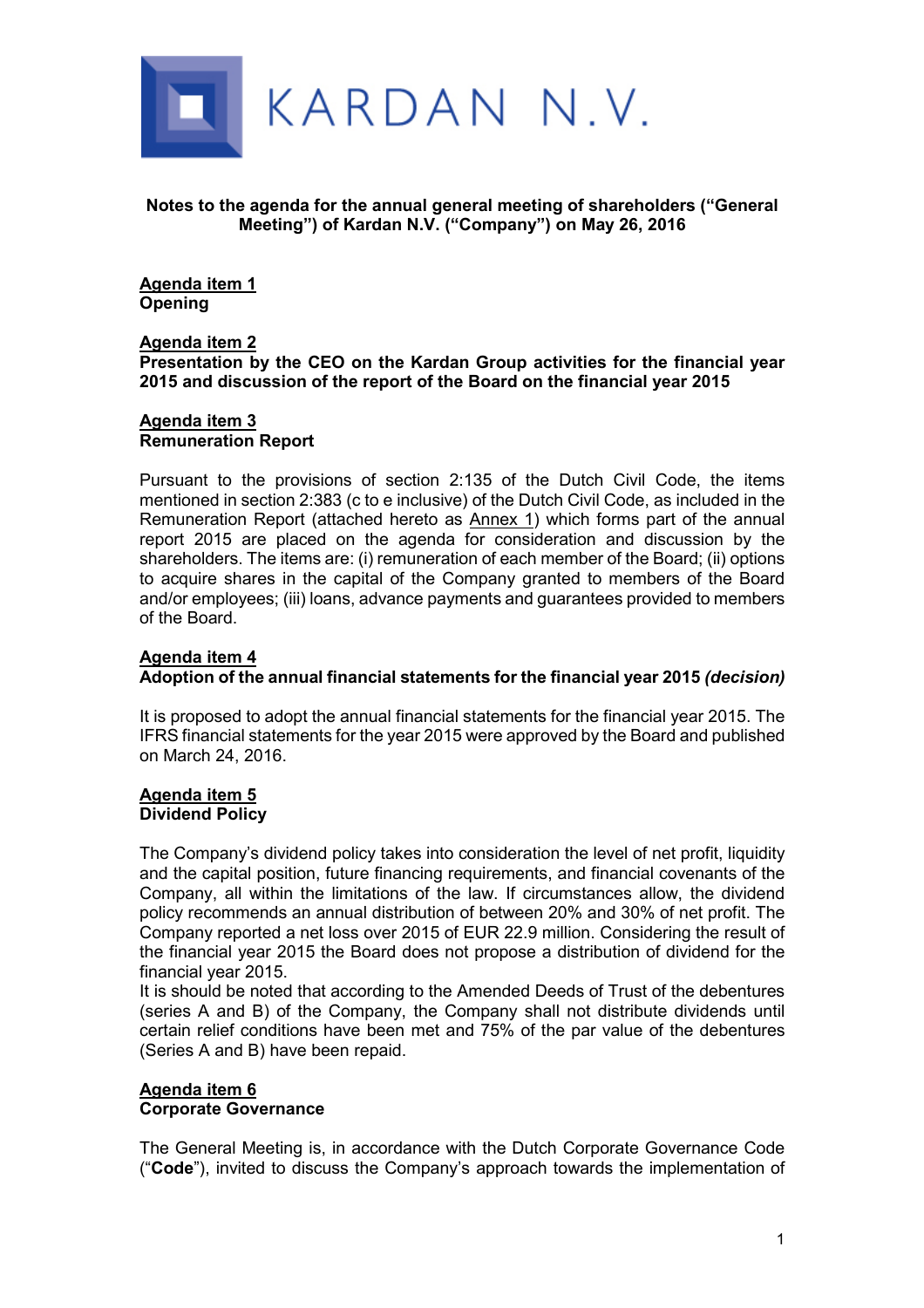

the Code as specified in the corporate governance statement 2015, which is placed on the Company's website and deemed an integral part of the annual report of 2015 of the Company. In 2015, no material changes were made to the Company's governance framework.

#### **Agenda item 7 Appointment of the external auditor for the financial year 2016** *(decision)*

It is proposed is to reappoint PricewaterhouseCoopers Accountants N.V., Amsterdam, the Netherlands and PricewaterhouseCoopers, Israel (jointly "PwC"), as the external auditor responsible for auditing the annual accounts for the financial year 2016.

### **Agenda item 8**

#### **Discharge from liability of the members of the Board in respect of the exercise of their duties during the financial year 2015** *(decision)*

This agenda item is a standard item in an annual general meeting of shareholders in the Netherlands. A discharge (*"décharge*") granted to the members of the Board means a release from actual or potential liability. However, a discharge does not affect the liability of the members of the Board towards third parties. It is proposed to grant discharge to the members of the Board in respect of the exercise of their respective duties throughout the year 2015, *only* to the extent that such exercise is apparent from the annual report of 2015 or has been otherwise disclosed to the General Meeting prior to the adoption of the financial statements of 2015. The discharge does thus not cover facts that were not disclosed to the General Meeting prior to the adoption the financial statements of 2015. In addition, the principles of reasonableness and fairness ("*redelijkheid and billijkheid*") may prevent reliance on a discharge under certain circumstances.

#### **Agenda item 9**

#### **Reappointment of Messrs. P. Sheldon and A. Schnur as non-executive members of the Board**

The proposal, in accordance with the nominations of the Board, is to reappoint Messrs. Peter Sheldon and Avner Avraham Schnur as members of the Board. The Board has nominated Messrs. P. Sheldon and A. Schnur for reappointment as members of the Board based on their performance on the Board of the Company over the past four years.

The relevant personal details of Messrs. P. Sheldon and A. Schnur are available for inspection at the offices of the Company and are included in the 2015 annual report.

# **Agenda item 9a**

## **Reappointment of Mr. P. Sheldon** *(decision)*

Mr. P. Sheldon presently serves as a non-executive director, Chairman of the Board of the Company, member of the Audit Committee, and member of the Remuneration, Appointment and Selection Committee.

The proposal is to re-appoint Mr. P. Sheldon as a non-executive Board member for a period of four years ending at the end of the annual general meeting of shareholders to be held in 2020.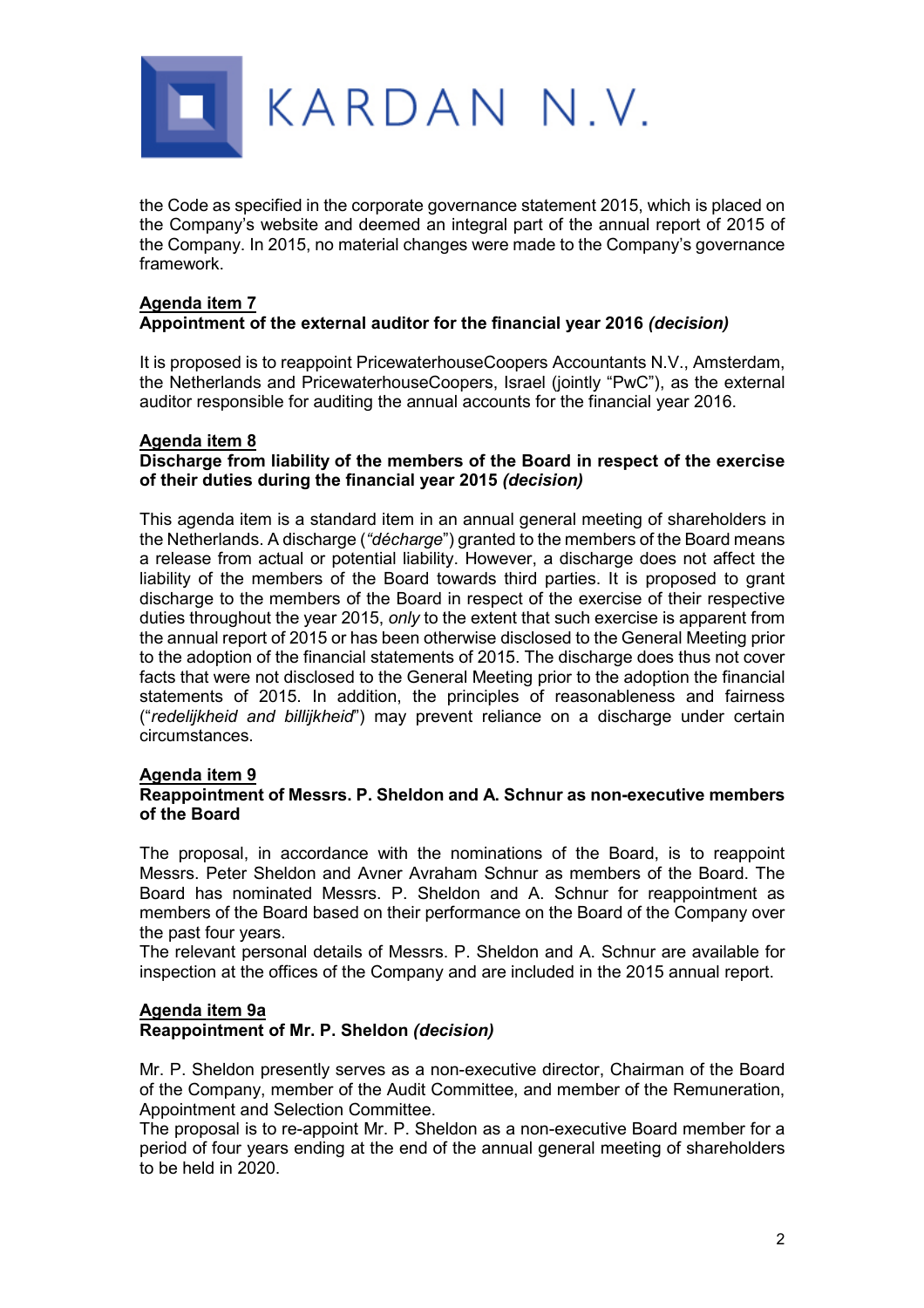

#### **Agenda item 9b Reappointment of Mr. A. Schnur** *(decision)*

Mr. A. Schnur presently serves as non-executive member of the Board. Mr. A. Schnur holds 19,818,465 shares of the Company representing approximately 16.11% of the voting rights. Furthermore Mr. A. Schnur is party to a voting agreement between him, Mr. Y. Grunfeld and Mr. E. Rechter and therefore is considered as a controlling shareholder of the Company.

The proposal is to re-appoint Mr. A. Schnur as a non-executive Board member for a period of four years ending at the end of the annual general meeting of shareholders to be held in 2020.

#### **Agenda item 10 Appointment of Mr. A. Hasson as executive member of the Board** *(decision)*

Mr. Ariel Hasson has been appointed CEO to the Company as per April 15, 2016.

The proposal is, in accordance with the nomination of the Board, to appoint Mr. A. Hasson as executive member of the Board for a term of 5 years ending at the end of the annual general meeting of shareholders to be held in 2021.

The Board has nominated Mr. A. Hasson for appointment because of his extensive knowledge of Kardan and the markets in which it operates; his exceptional performance in an executive capacity and his success in dealing with leadership and financial challenges.

Mr. A. Hasson holds a BA in management and economics from the Tel Aviv University as well as an MBA from the Kellogg School of Management of the Northwestern University (Illinois, US). He worked for the Boston Consulting Group and subsequently joined Bank Hapoalim, Israel's largest bank, in 2005 as chief advisor to the CEO. He left Bank Hapoalim as Executive Vice President, Head of Emerging Markets Banking in 2010 to become CEO of TBIF Financial Services, a wholly-owned subsidiary of Kardan N.V

#### **Agenda item 11 Remuneration**

#### **Agenda item 11a Remuneration of the non-executive members of the Board** *(decision):*

Subject to the approval of agenda items 9a and 9b it is proposed to determine the remuneration of the reappointed non-executive members of the Board, Mr. Peter Sheldon and Mr. Avner Avraham Schnur, in accordance with the Company's remuneration policy for non-executive Board members as adopted by the AGM on May 28, 2015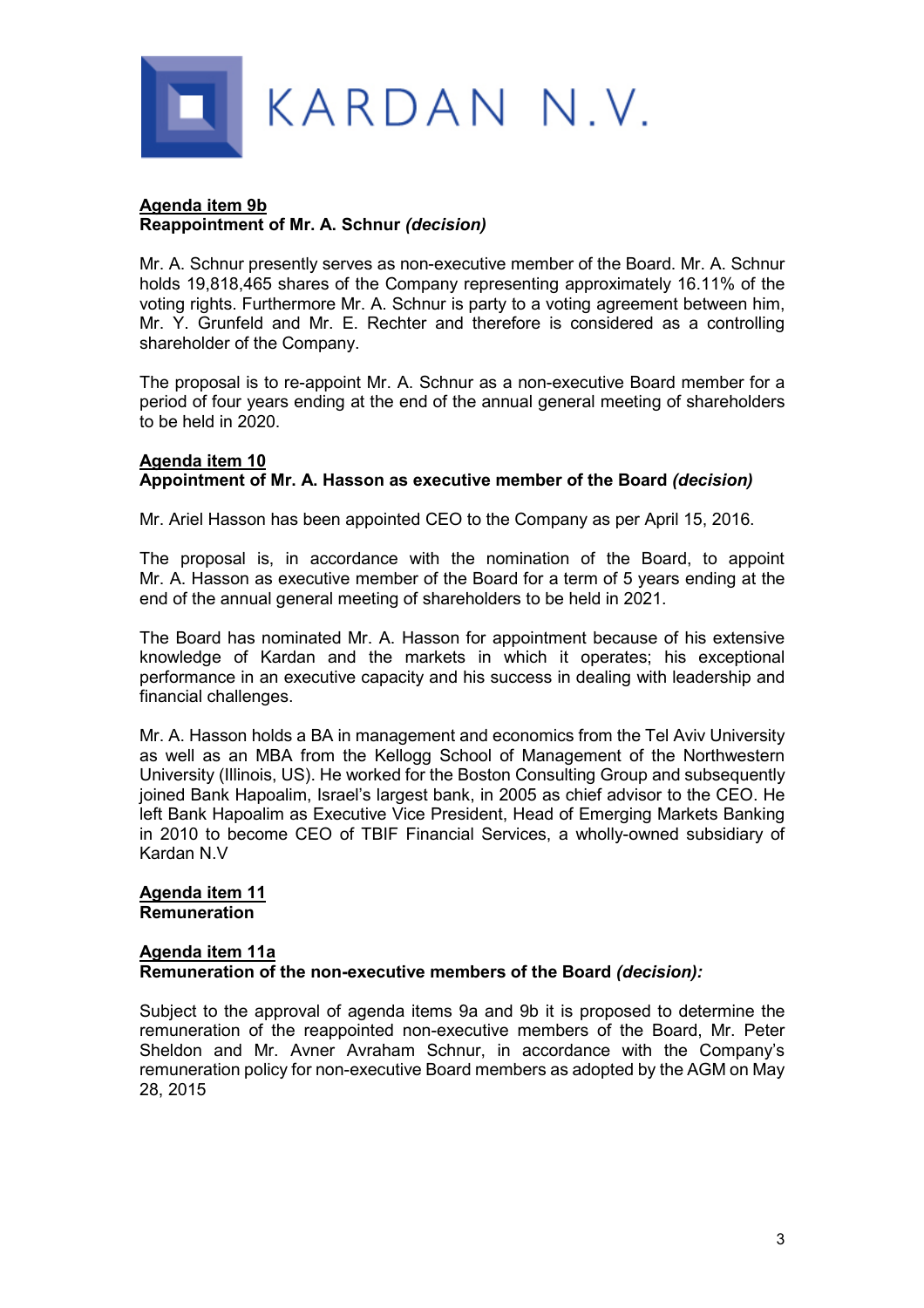

#### **11a(1) Remuneration of Mr. P. Sheldon** *(decision)*

It is proposed that Mr. P. Sheldon will receive remuneration as chairman of the Board, member of the Audit Committee and member of the Remuneration, Appointment and Selection Committee of EUR 58,000 per year.

#### **11a(2) Remuneration of Mr. A. Schnur** *(decision)*

It is proposed that Mr. A. Schnur will receive remuneration as a non-executive Board member of EUR 26,000 per year. It is noted that the said decision from 2015 in relation to the remuneration paid to Mr. A. Schnur for his Board membership did not change the remuneration paid to him or to any of the Board members which are controlling shareholders of the Company<sup>1</sup>.

#### **Agenda item 11b**

 $\overline{a}$ 

#### **The new remuneration policy and determination of the remuneration for the executive member/CEO of the Board** *(decision)*

Subject to the approval of agenda item 10, the proposal is to adopt a new remuneration policy of the executive member of the Board and to determine the remuneration of Mr. A. Hasson, the executive member of the Board and the CEO of the Company. The proposal is, to approve the remuneration package of Mr. A. Hasson in its entirety, the main items of which are described below. The package for Mr. Hasson entails a yearly fixed remuneration, a variable remuneration consisting of a discretionary bonus and a severance payment.

It is proposed that Mr. A. Hasson will be entitled to receive a fixed monthly remuneration consisting of a salary for management services provided by him in the Netherlands, and a fee for consultancy services primarily in respect of the activities and investments of the Kardan Group, with respect to its non-Dutch operations. In addition Mr. A. Hasson will be entitled to customary social benefits in the Netherlands, car, cellular telephone, etc. The total annual cost is estimated at EUR 355,000.

The Board of the Company may decide, upon its sole discretion, to propose to grant the CEO a variable remuneration in the form of a bonus for each calendar year, based on his achievements during the relevant year and taking into account his total remuneration package. Proposals for the bonuses, if applicable, will be submitted to the General Meeting for approval. For the years 2016 and 2017 the Board is now proposing a bonus of EUR 100,000 and EUR 200,000, respectively, conditional upon the achievement of specific targets, principally in relation to the repayment of the

 $1$  The Board, in its decision dated March 22, 2016, decided to re-approve the remuneration granted to re-appointed Board members as described above. With respect to the remuneration of Mr. A. Schnur, one of the controlling shareholders of the Company, the decision was made with a special majority of independent directors, as required according to the articles of association of the Company. Since the remuneration for Mr. A. Schnur as a non-executive Board member is not higher than the lowest remuneration paid to any other Board member, the decision in this annual general meeting of shareholders shall be made with a regular majority. It is clarified that Mr. A. Schnur's remuneration hasn't changed since its initial appointment in 2012.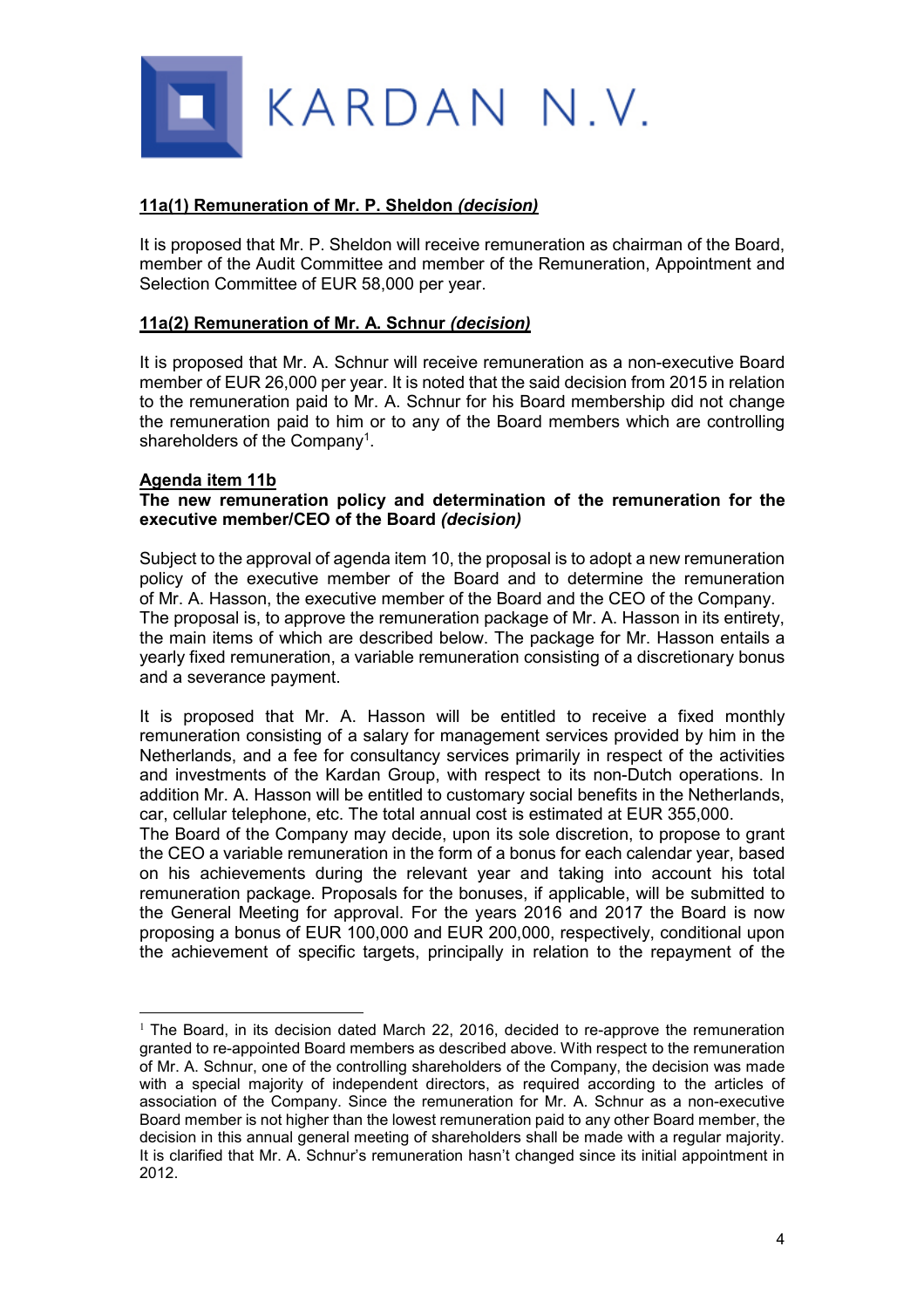

maturities of existing outstanding debt due in February 2017 of approximately EUR 107 million and in February 2018 of approximately EUR 109 million, respectively.

Furthermore, it should be noted that Mr. A. Hasson has existing phantom options granted to him by TBIF in 2012 which will not be affected by his appointment by the Company. The details of these TBIF related phantom options are as follows:

- 1. Phantom options in TBI Bank EAD ("TBI Bank") constituting 4% of TBI Bank's share capital, subject to various provisions regarding future investments in TBI Bank. The options vested in four equal tranches, from June 30, 2012 through June 30, 2015. The value of the exercise price will be determined on the exercise date according to a mechanism deriving from profit multipliers and capital multipliers customarily used for banks trading in the region on that date.
- 2. Phantom options in TBIF's other operations: operational leasing in the Ukraine, and operations in Bulgaria that are not conducted through TBI Bank, etc., ranging between 2%-4% of TBIF's holdings in these operations, subject to various provisions relating to future investments in these operations. The options vested in four equal tranches, from June 30, 2012 through June 30, 2015.
- 3. If TBIF invests in a new venture which is not part of the above operations, Mr. A. Hasson will be entitled to receive phantom options totaling 4% of said venture under an agreement between the parties and pursuant to the principles set out in the remuneration agreement with TBIF. This agreement also states that if any of the companies in respect of which phantom options have been granted is a listed company on the date of exercise of the options, TBIF will be entitled to convert the exercise of the options into a grant of shares in the listed company.

Following the agreement for the sale of TBIF, it was agreed with Mr. A. Hasson that the value of these phantom options would reflect the value of the transaction. Mr. A. Hasson is also entitled to certain bonus on successful recoveries of certain past investments of TBIF.

The proposed severance package is as follows:

Each party has to give a 6 months' notice (the 'Notice Period") of an intention to terminate the agreement.

If Mr. A. Hasson gives notice at any time until December 31, 2016, he will be entitled to receive full payment during the Notice Period, not depending on the actual period he provided services to the Company during the Notice Period. If Mr. A. Hasson gives such notice, at any time after December 31, 2016, he will only be entitled to receive payment during the period in which he rendered services to the Company during the Notice Period. Should the Board decided that Mr. A. Hasson's services are not required during the entire Notice Period, he would still be entitled to receive the full 6 months' payment.

If the Company initiates the termination, Mr. A. Hasson will be entitled to receive a full payment during the Notice Period, even if he was requested not to render any services to the Company during the Notice Period.

The conditions above will not apply in the event that the Company terminates Mr. A. Hasson's engagement for cause.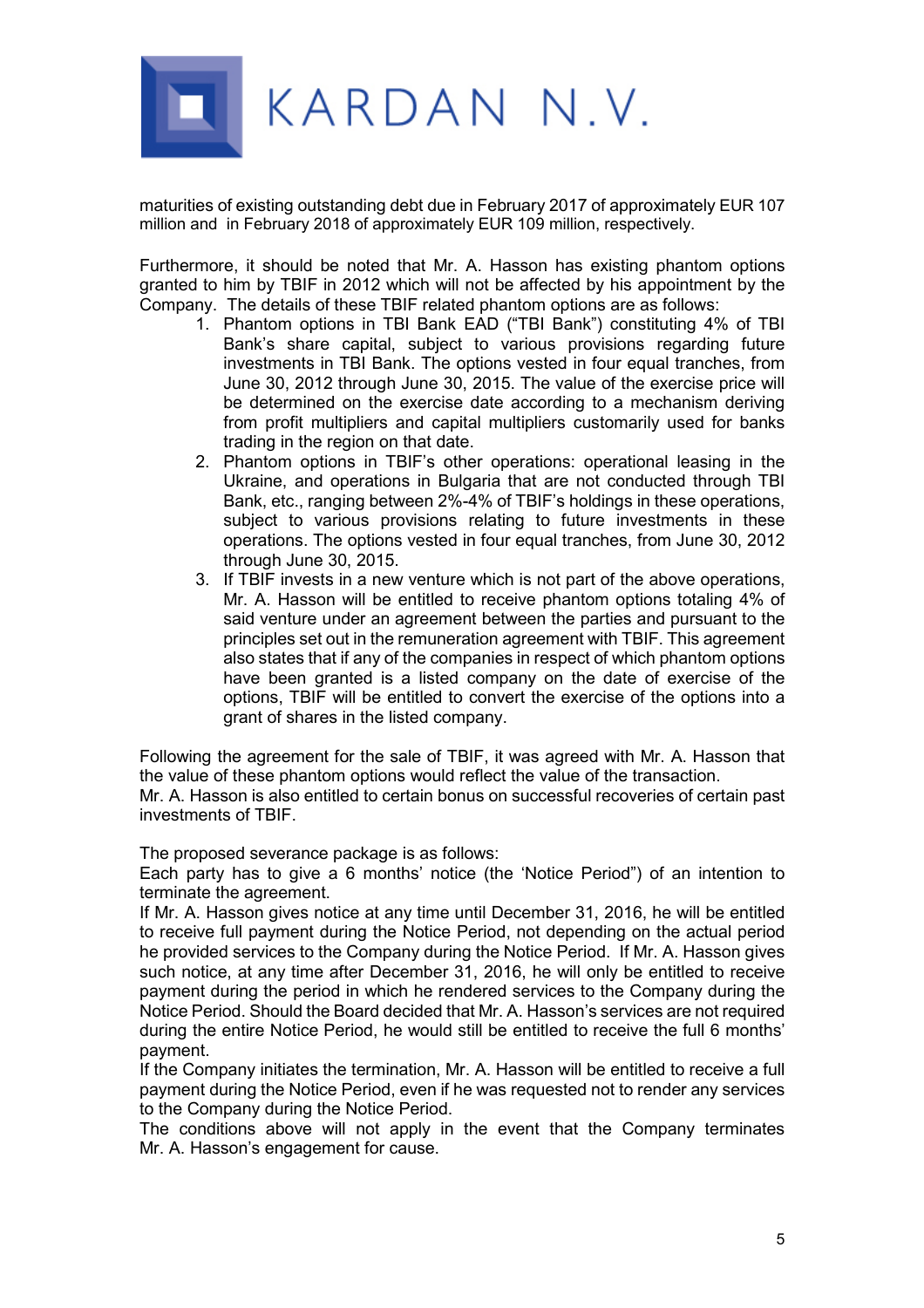

## **Agenda item 12**

#### *Authorization of the Board to resolve for the Company to acquire its own shares (decision)*

The proposal is to authorize the Board for a period of eighteen months as of 26 May 2016 to resolve for the Company to acquire, on the stock exchange or otherwise in return for payment, shares in the capital of the Company, within the limits of the law and the Articles of Association, which acquisition may not result in the Company (and/or one of its subsidiaries) holding (jointly) more than 10% of the shares in the Company's capital and at a price lying between the par value of such shares and 110% of the market value, whereby market value has the following meaning: the average of the highest price per share on each of the last five trading days on the NYSE Euronext Stock Exchange in Amsterdam prior to the date of acquisition, as published in the Daily Official List of Euronext Amsterdam.

#### **Agenda item 13 Any other business**

#### **Agenda item 14 Closing**

Amsterdam, April 14, 2016

The Board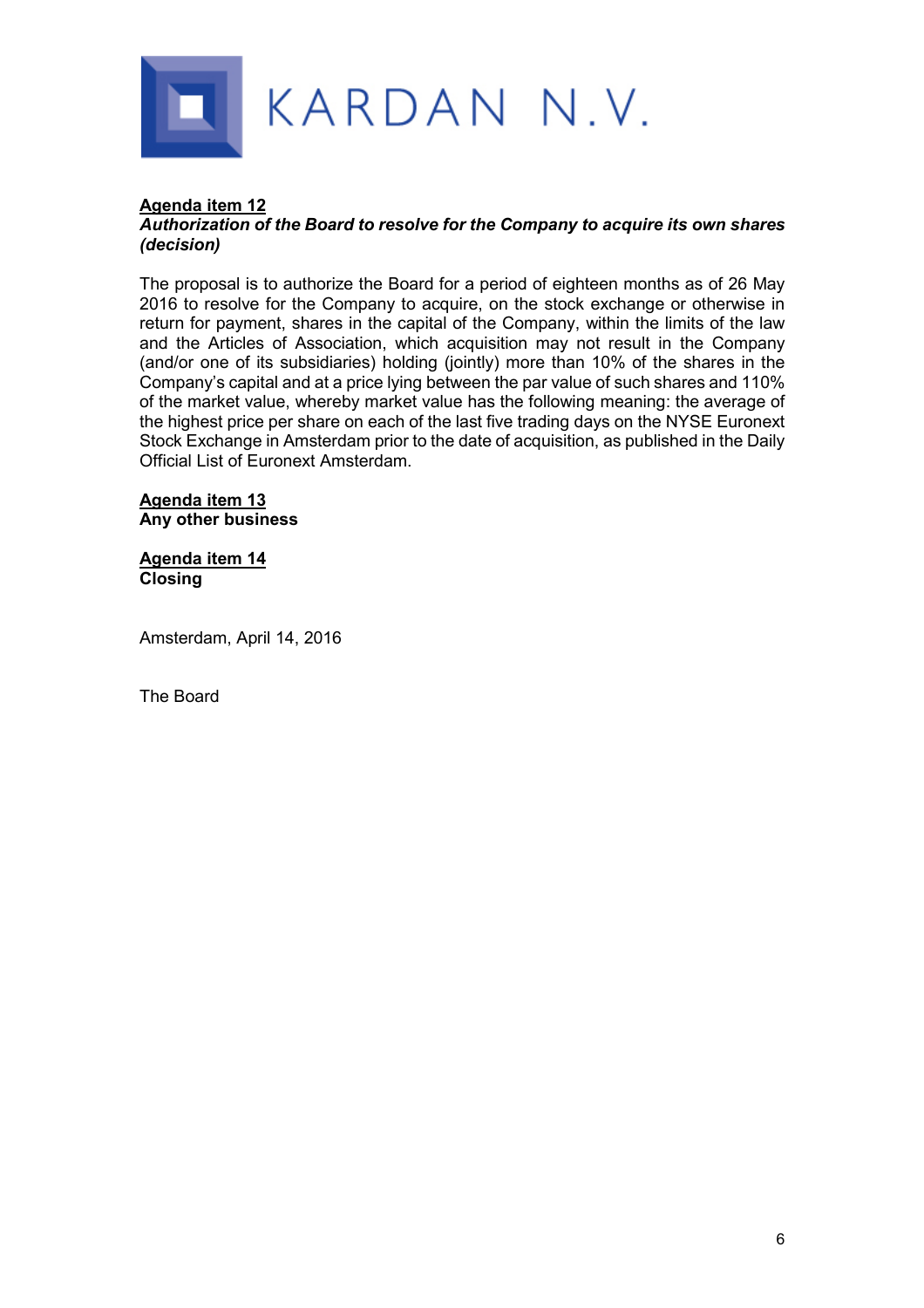

**Annex 1 Remuneration Report**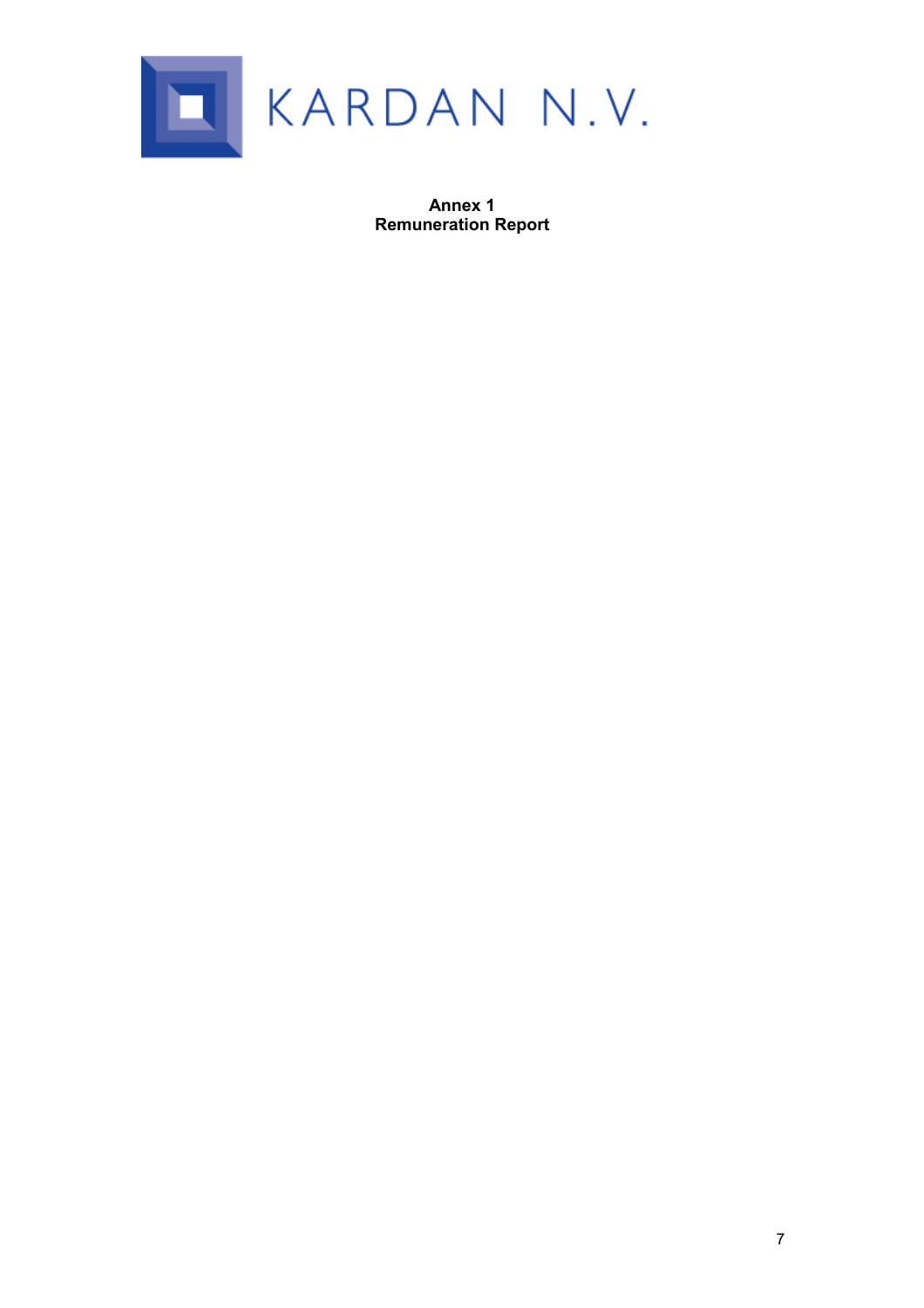# **Remuneration Report**

The RAS Committee makes, among others, proposals to the Board regarding the fixed and variable remuneration (as applicable) of the individual Board Members. In accordance with the Articles, the final determination of the Board Members' remuneration (amount and composition) lies with the Company's General Meeting of Shareholders.

### **Remuneration policy for the non-executive Board Members**

The AGM 2012 adopted a remuneration policy for the Board, which stipulated that each non-executive Board Member received a fixed remuneration of EUR 26,000 per year. In 2014 these levels were reviewed in light of the increased workload of the non-executive Board members of Kardan, a situation that was expected to continue. The RAS Committee therefore proposed an increase of the remuneration, as of June 1, 2015, exclusively for non-executive Board Members serving

on Board committees. This proposal was adopted in the AGM of May 28, 2015 and is as follows: each non-executive Board Member continues to receive a basic fee of EUR 26,000 per year. The Chairman of the Board receives a total fee of EUR 58,000 per year, including all committee fees (2014: EUR 43,000). A committee chairman receives an additional fee of EUR 10,000 (2014: EUR 6,000) and committee members receive an additional EUR 8,000 (2014: EUR 4,000).

The remuneration for non-executive Board Members consists of fixed remuneration only. A breakdown of the total remuneration as paid in 2015 is presented in the table below. In the EGM held on August 25, 2015, Mr. B. Marsman was appointed as a Board Member and subsequently appointed by the Board as member of the RAS Committee pursuant to the agreed terms of the Amended Deeds of Trust. During the same meeting Mr. M. Groen voluntarily resigned from the Board and therefore also from the Audit Committee.

| Non-executive Board Member <sup>1</sup> |                                                | <b>Gross Annual</b><br>remuneration<br>as of 01.06.2015<br>in $\epsilon$ | <b>Gross Remuneration</b><br>in 2015<br>in $\epsilon$ |
|-----------------------------------------|------------------------------------------------|--------------------------------------------------------------------------|-------------------------------------------------------|
| Mr. P. Sheldon                          | Chairman of the Board; member of the Audit     |                                                                          |                                                       |
|                                         | Committee and of the RAS Committee             | 58,000                                                                   | 51,750                                                |
| Mr. C. van den Bos                      | Vice-Chairman of the Board and Chairman of the |                                                                          |                                                       |
|                                         | <b>Audit Committee</b>                         | 36,000                                                                   | 34,333                                                |
| Mr. M. Groen *                          | Member of the Audit Committee                  | 34,000                                                                   | 21,000                                                |
| Mr. Y. Grunfeld                         |                                                | 26,000                                                                   | 26,000                                                |
| Mr. B. Marsman**                        | Member of the RAS Committee                    | 34,000                                                                   | 11,333                                                |
| Mr. A. May                              | Chairman of the RAS Committee and member of    |                                                                          |                                                       |
|                                         | the Audit Committee                            | 44,000                                                                   | 40,667                                                |
| Mr. E. Rechter                          |                                                | 26,000                                                                   | 26,000                                                |
| Mr. A. Schnur                           |                                                | 26,000                                                                   | 26,000                                                |
| Mrs. M. Seinstra                        | Member of the RAS Committee                    | 34,000                                                                   | 32,333                                                |

The actual remuneration of Mr. Groen is lower than the annual remuneration due to the fact that he resigned from the Board on August 25, 2015.

\*\* The actual remuneration of Mr. Marsman is lower than the annual remuneration due to the fact that he was appointed to the Board and the RAS Committee on August 25, 2015.

1 Pursuant to the Amended Deeds of Trust, the remuneration of the non-executive Board Members who are Holders of Control (Messrs. Grunfeld, Rechter and Schnur), shall not be paid if certain conditions as defined in the Amended Deeds of Trust are not met.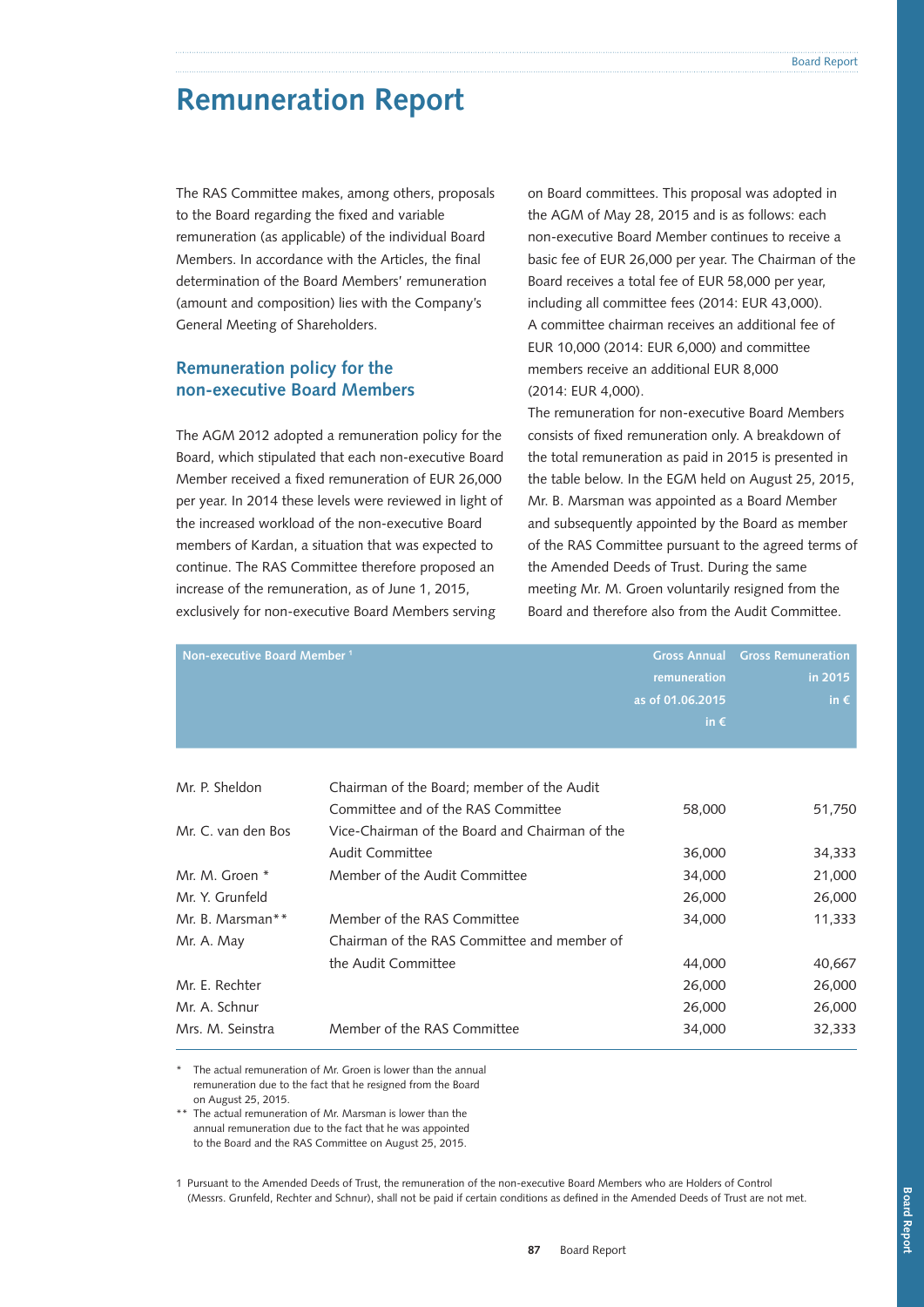Pursuant to the Articles, Board Members receive indemnification for losses, damages and costs which they may incur as a result of a claim or proceedings related to the fulfillment of their duties as Board Members (willful misconduct and gross negligence excluded). The Company accordingly has entered into indemnity agreements with the Board Members and the members of the Executive Management. It is noted that any agreement with a Board Member who is also Holder of Control is only effective upon approval of the General Meeting of Shareholders. No indemnification was granted in 2015.

#### **Remuneration of the CEO**

During the AGM of 2012, the shareholders approved the remuneration package of the CEO, which entails an annual fixed remuneration of approximately EUR 437,000, an option package constituting 2% of the outstanding share capital at the time, ('the Option Plan 2012') and the possibility for the Board to propose, upon its sole discretion, the granting of an annual bonus to the CEO for each calendar year, based on his achievements during the relevant year and taking into account his total remuneration package (a proposal, if applicable, will be submitted to the General Meeting of Shareholders for approval). In 2015, the Option Plan 2012 was replaced by a new option grant to the CEO as described below under Variable remuneration – long term. Insofar as the remuneration package deviates from the Code, this is explained in the Company's Corporate [Governance Statement 2015.](http://www.kardan.nl/images/annual-report/annual-reports/CorporateGovernance2015.pdf)

It is noted that the General Meeting of Shareholders is ultimately the corporate body to approve the remuneration package of the CEO and that in the event that the CEO leaves the Company he is entitled to a severance fee equal to six months' fixed remuneration.

#### **Fixed remuneration**

The CEO is entitled to receive a fixed remuneration, based on an amount of EUR 437,000 per year including customary social benefits and allowances such as a car, cellular telephone, etc. and inflation correction. The remuneration is split between services provided by the CEO to the Company in the Netherlands and services provided by him to companies abroad within the Kardan Group. The fixed remuneration did not change for the year 2015.

#### **Variable remuneration – short term2**

The Board – after having assessed the possible effect of the variable remuneration components of the CEO's remuneration package – proposed a short-term bonus for the year 2015 for the CEO amounting to the Euro equivalent of USD 300,000 (gross) as at the date of payment, conditional upon the successful opening of the Galleria Dalian, the shopping mall of the Europark Dalian project in China. This proposal was adopted by the EGM on August 25, 2015.

On January 19, 2016, the Board concluded that the CEO had met the specified target and consequently proposed the payment of the bonus in the full amount<sup>3</sup>.

#### **Variable remuneration – long term**

In 2015 the notional value of the options granted under the Option Plan 2012 were effectively of no value and therefore formed no incentive for the CEO for the long term. Considering the rationale of the Option Plan 2012 as adopted by the AGM 2012, the Board proposed to replace the Option Plan 2012 by a new grant of options to the CEO, 'the Option Plan 2015'. During the EGM of August 25, 2015 the Option Plan 2015 was adopted by the shareholders.

<sup>2</sup> Pursuant to the Amended Deeds of Trust, the CEO's bonus, if applicable in any year, shall be reduced by 20% if certain conditions as defined in the Amended Deeds of Trust are not met.

<sup>3</sup> The bonus has been paid to the CEO.